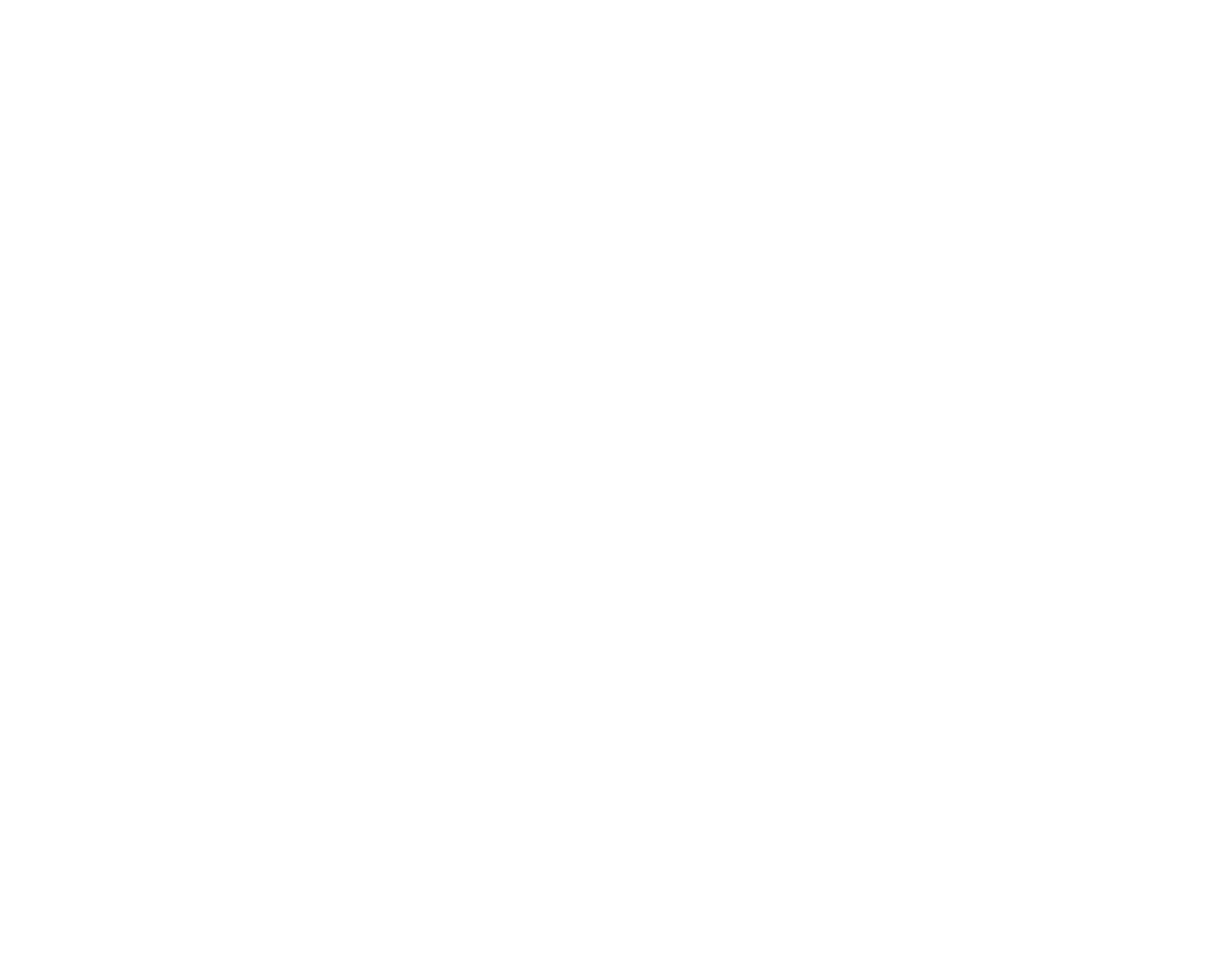## **Notes**

# Southwest Windpower Congratulations on your purchase and welcome to our family!

Thank you for your purchase of the most advanced marine wind turbine mounting system available. This tower has been designed to be simple to install and to reduce the vibrations that any wind turbine produces. However, it is important that you read this manual thoroughly prior to assembly. If you have any questions on proper installation or usage please contact your Southwest Windpower dealer for information.

Note: This information is believed to be reliable; however, Southwest Windpower assumes no responsibility for inaccuracies or omissions. The user of this information and product assumes full responsibility and risk. All specificaions are subject to change without notice.

#### Contents:

In this manual you will see the following icon:



WARNING: Indicates risk of severe injury or death or possible severe damage to equipment - proceed with caution and follow instructions.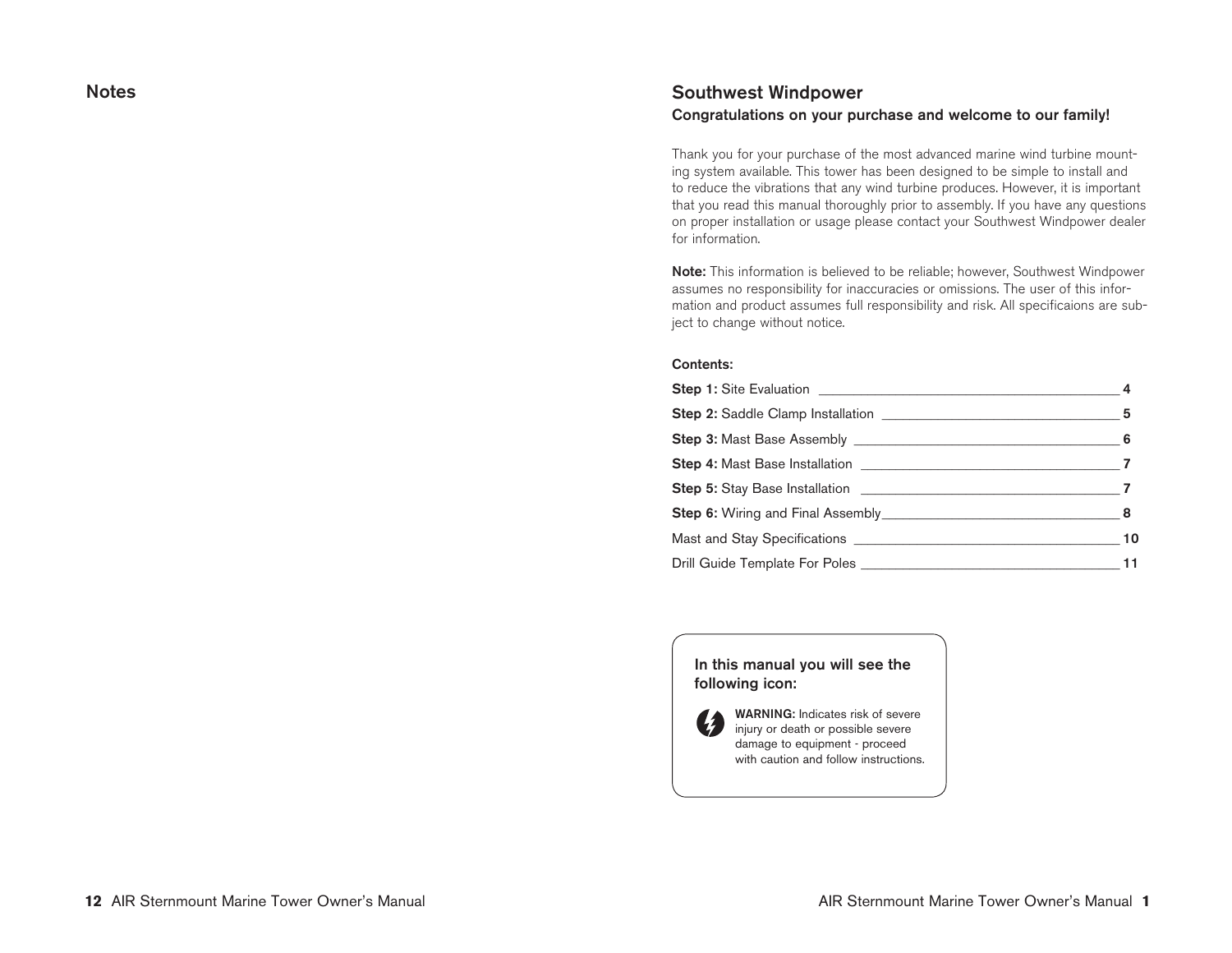# Parts List

| Your new tower kit includes:                                                     | <b>Quantity:</b> |
|----------------------------------------------------------------------------------|------------------|
|                                                                                  |                  |
| • Mast vibration dampening mount                                                 |                  |
|                                                                                  |                  |
|                                                                                  |                  |
|                                                                                  |                  |
|                                                                                  |                  |
|                                                                                  |                  |
| • 3/8 inch-16 x 2 inch stainless steel socket head screws ________________2      |                  |
| • 5/16 inch-18 x 3/4 inch stainless steel socket head screws ________ 2          |                  |
| • 5/16 inch-18 x 1 inch stainless steel socket head screws ______ 4              |                  |
| • 1/4 inch-20 x 1-3/4 inch stainless steel socket head screws ________ 4         |                  |
| • 8-32 x 1/2 screws 2                                                            |                  |
|                                                                                  |                  |
|                                                                                  |                  |
|                                                                                  |                  |
| • 3/8 inch stainless steel extra thick washer___________________________________ |                  |
|                                                                                  |                  |
| • 1/8 inch thick rubber adapter sleeve                                           |                  |
|                                                                                  |                  |
|                                                                                  |                  |

Please inspect the contents with the above list to familiarize yourself with all parts. See page 10 for kits not including mast or stays for correct preparation information.

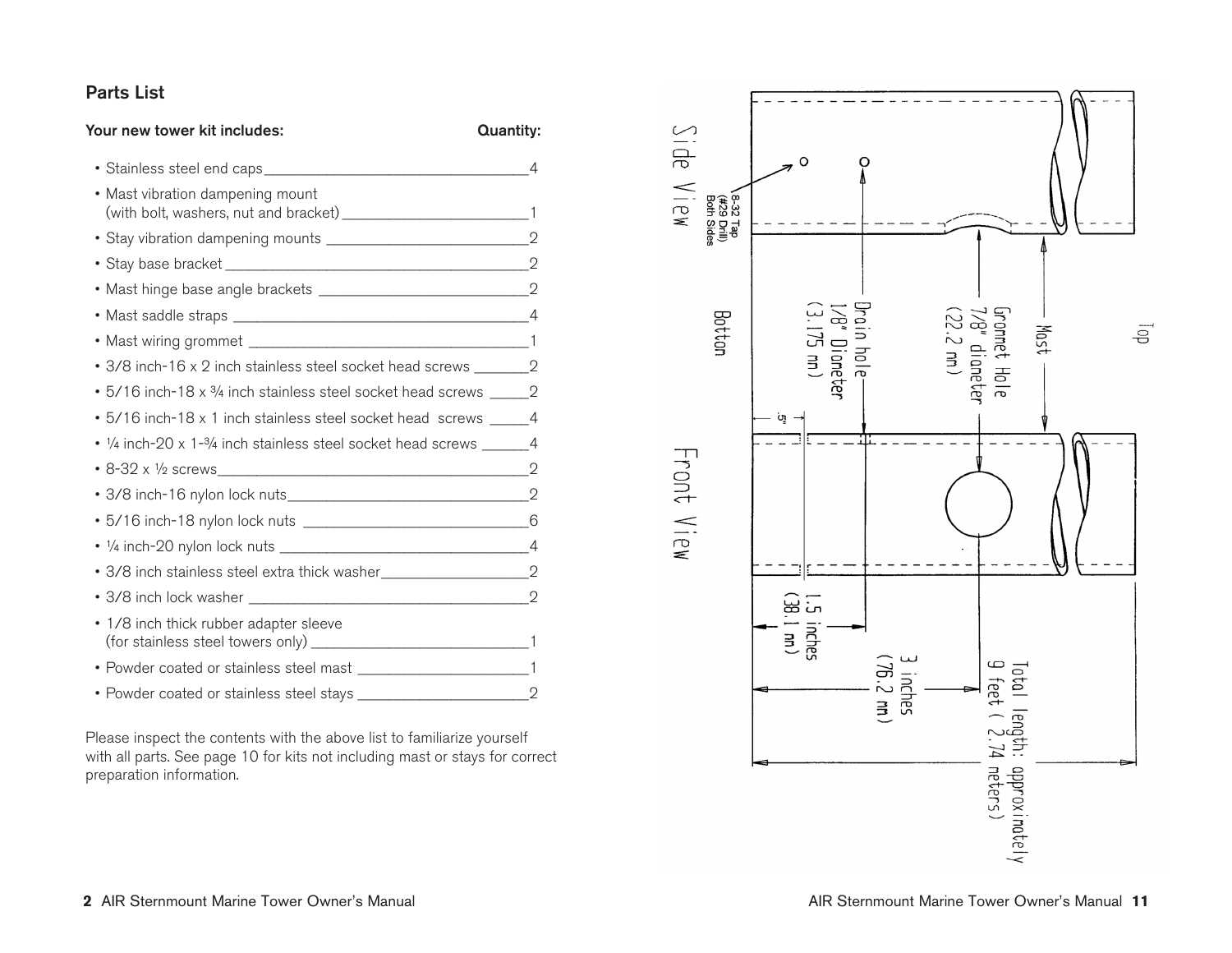# Mast and Stay Specifications

For kits not including mast or stays: If you opted to purchase a hardware kit without the mast and stays, you will need to make your own poles prior to proceeding with the installation. The materials you will need are:

Two (2) stays of 9-12 foot (2.7 m-3.7 m) lengths of 1 inch (25.4 mm) outer diameter aluminum pipe with a wall thickness of 1/8 inch (3.18) mm). If stainless steel stays are desired, 1 inch (25.4 mm) outer diameter, 0.095 inch (2.41 mm) wall thickness or thicker pipe is recommended.

- The stays should be long enough to support the tower structure in high wind conditions and short enough to allow for proper blade clearance.
- The angle between the mast and stays should be within the range illustrated in figures 1 and 2 in this manual.

## One (1) mast of 9-12 feet (2.7 m to 3.7 m) of 1.5 inch schedule 40, 0.135 inch (3.5 mm) wall thickness aluminum pipe.

• Stainless Steel masts should be 1.5 inch, schedule 10, 0.10 inch (2.8) mm) wall thickness pipe (type 304).

**Note:** The actual pipe outside diameter is 1.9 inches (48.3 mm)

## Stays

Slip an end cap onto one end of each stay and tighten the set screw. Use a ¼ inch (6.4 mm) drill to make two holes in each stay, one side at a time. Use the holes in the end caps as a guide. You may need to remove any burr or sharp edge left from the drill.

#### Mast

See diagram for drill sizes and locations. Insert the rubber grommet into the large 7/8 inch (22 mm) hole. For masts with thinner walls, use the 1/8 inch (3.2 mm) silicone adapter.

When the mast and stays have been prepared, continue with installation beginning with Step1: Site Evaluation.

**Note:** The mounting materials included in this kit were designed to be mounted to a wood or fiberglass deck.

It is recommended to use lag screws or through bolts to mount the brackets to your boat. However, these are not included in your kit. The exact configuration and hardware for the attachment of the mast base plate bracket depends on the construction of your boat. You must use your judgment to determine how best to attach the brackets to your boat.

Prior to assembly, it is a good idea to gather all the tools necessary for the installation. These include:

- Power drill
- A  $\frac{1}{4}$  inch drill bit (6.4 mm)
- Hacksaw with a course tooth blade
- Measuring tape
- Silicone caulk
- Hex wrenches: 7/16 inch, 1/2 inch, 9/16 inch
- Hex keys: 1/8 inch, 3/16 inch, 7/32 inch
- A second person to help you with the installation process.

Once you have checked all your parts and you have gathered all the necessary tools, you are ready to begin the installation process.

# Safety and Installation Information

The most important factors that must be taken into consideration when installing your tower are SAFETY and performance.

WARNING: Any wind turbine has high-speed spinning parts and it can be very dangerous if the turbine is installed improperly!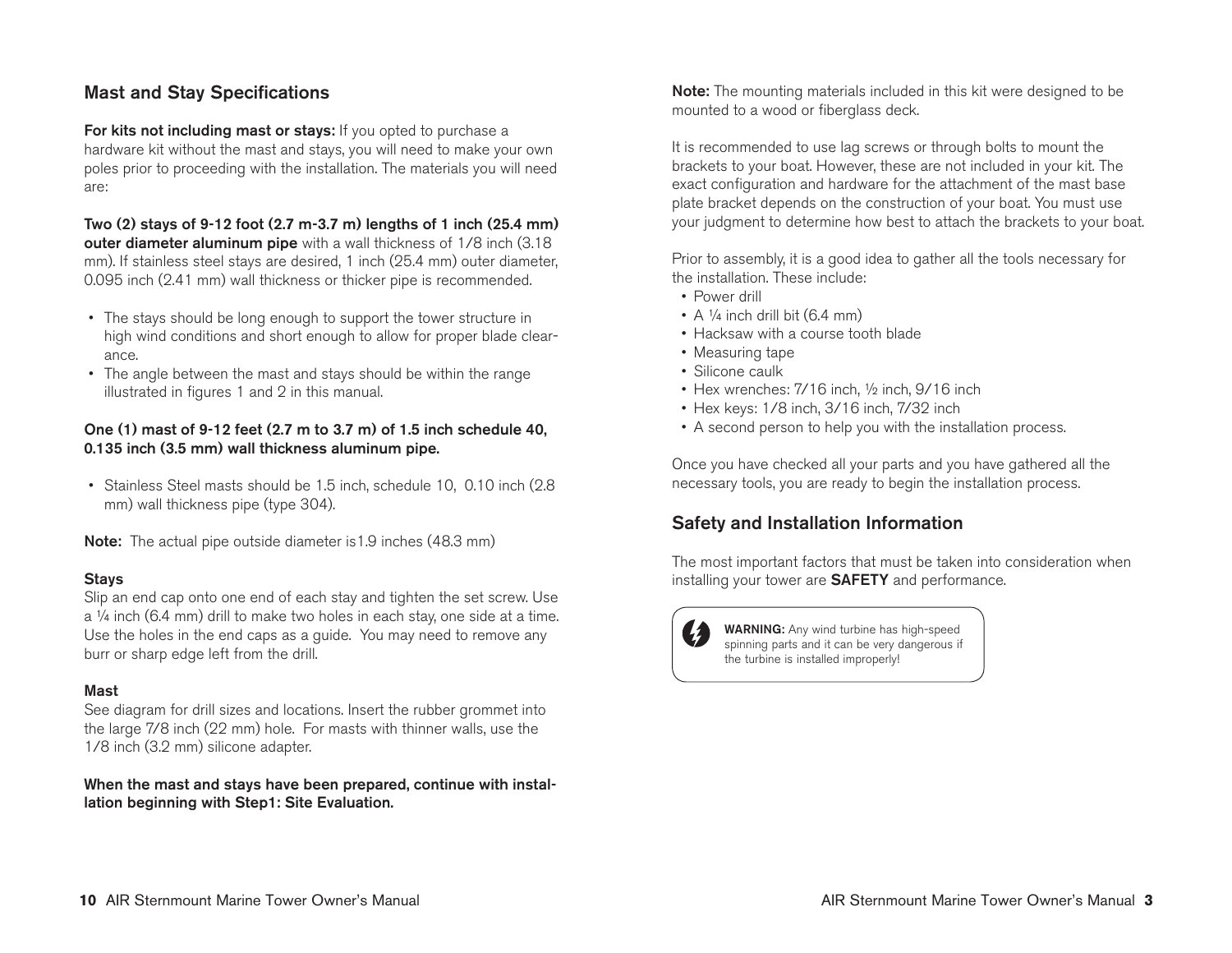

WARNING: The AIR must be installed in a place high enough so that a person cannot come in contact with the spinning blades while the turbine is in operation.

The second important rule is to locate the AIR in a place where the turbine is free from obstructions. The more open the area around the turbine, the better performance you will receive, and the less the chance your turbine will hit something. Be especially aware of any overhead obstructions (e.g. your boom or sail rigging).

## Step 1: Site Evaluation

While evaluating your site location, keep in mind that the stays need to be mounted at least 3.5 feet (1.1 m) and no more than 6.5 feet (2.0 m) away from the turbine mast (see figure 1). The spread angle between the stays should be as close to 90 degrees as possible, plus or minus 20 degrees (see figure 2). If the stays are to be mounted to a vertical or steeply sloped surface, such as the bulkhead, these guidelines may not apply.

> Stay should be in this range  $3.5$ fee

Fig. 1 Safe distances from mast to stays.

Follow your turbine manual's instructions for attaching the turbine to the tower.

Permanently attach the end caps to the stays and bolt the bracket to the deck. Re-assemble the stay vibration mount (see figure 5).

Raise the mast, with turbine attached, and secure the stays to the bracket assembly. Tighten all end cap set screws and saddle clamp hardware. Tighten the bolts at the swivel base from the nut side (see figure 4).

## **Maintenance**

Periodically tighten all screws and bolts in the base brackets to make sure the tower hardware has not been loosened by vibration or wear.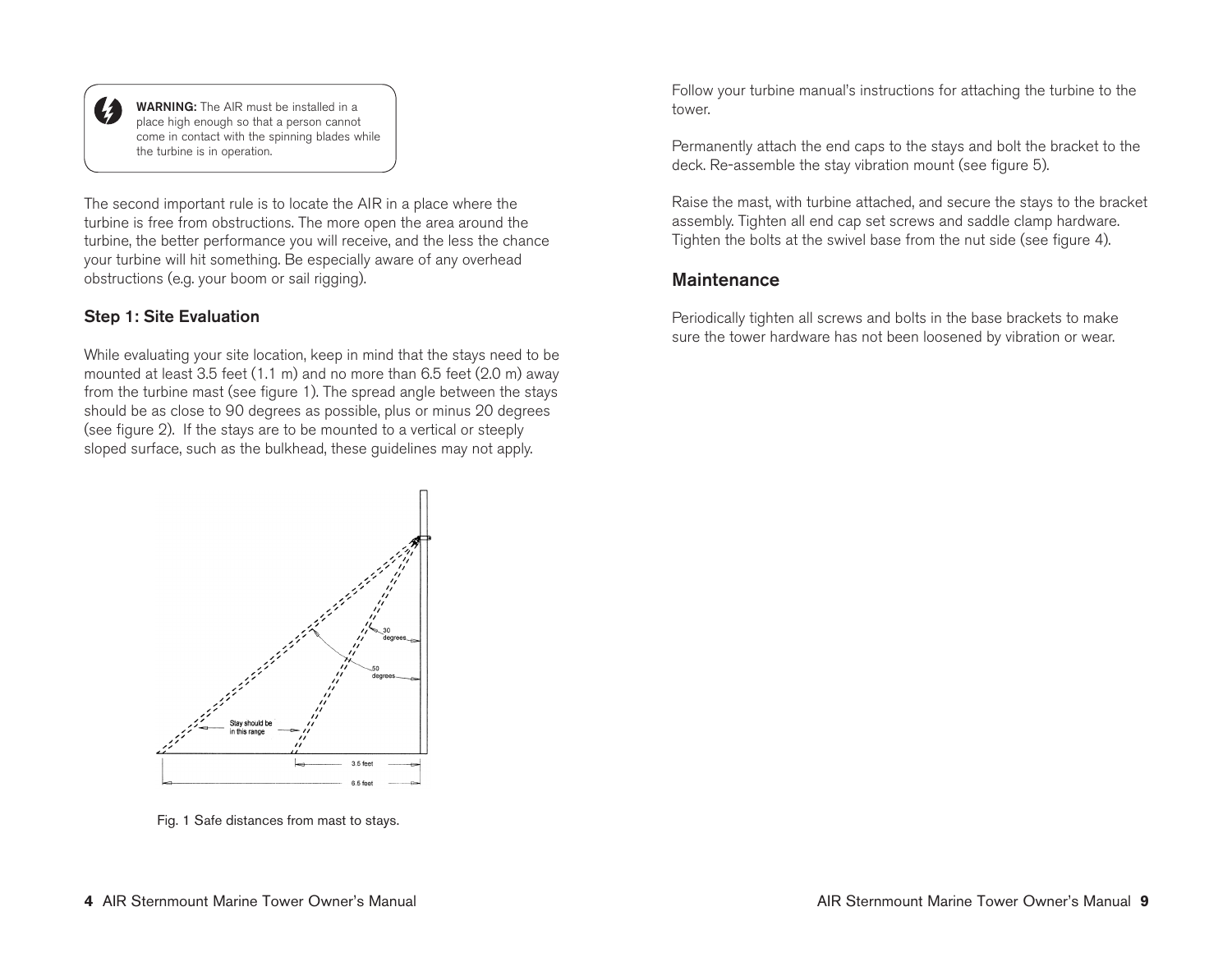



Have your assistant raise the mast while you hold the ends of each stay. As you do this, position each bracket base where they will provide the most rigid assembly. Determine the proper length for each stay and if necessary cut them with a hacksaw to meet the criteria specified in Step 1: Site Evaluation.

When each stay is in the correct position, mark the bracket hole location on the deck. Tighten the set screw in the end cap, and use a  $\frac{1}{4}$  inch (6.4) mm) bit to drill the bolt holes into the stay one side at a time. Fasten the end caps with a  $\frac{1}{4}$  inch-20 x 1-1/2 socket head screw and a  $\frac{1}{4}$  inch-20 nut. Drill the three bracket holes and mount the bracket assembly to the deck.

# Step 6: Wiring and Final Assembly

Insert the grommet into the 7/8 inch (22.2 mm) hole in the side of the tower. Run your wire through the deck from below, through the grommet and extend the wire 8 inches (20 cm) above the mast. This extra wire will leave enough slack for the tower to be tilted. Use silicone caulk to seal the hole where the wires pass through.



Fig. 2 Safe angles between each stay.

Make sure there are no objects below the turbine that would allow someone to step onto and possibly come in contact with the operating turbine. It is also very important to find a secure spot on the deck or transom since the mast and stay bases will be under stress.

Most wind turbines are installation in the aft portion of the boat, either on the starboard or port side. This depends on the type of boat involved.

# Step 2: Saddle Clamp Installation

Carefully lay the mast on the deck with the bottom end (the end with the drain hole and the wire hole) closest to the base plate. Attach one end cap to the drilled end of each stay. Use a  $\frac{1}{4}$  inch (6.4 mm) drill bit to clear the bolt holes if necessary. Bolt this assembly to the two saddle clamps as shown in figure 3.

Tighten the support clamps no less than 2 feet (0.6 m) and no more than 3 feet (0.9 m) from the top of the mast and secure. Tighten the bolt through the saddle clamp and end cap first, then tighten the other saddle clamp bolt. Either clamp may be anywhere between 2-3 feet (0.6 m-0.9 m) from the top of the mast.